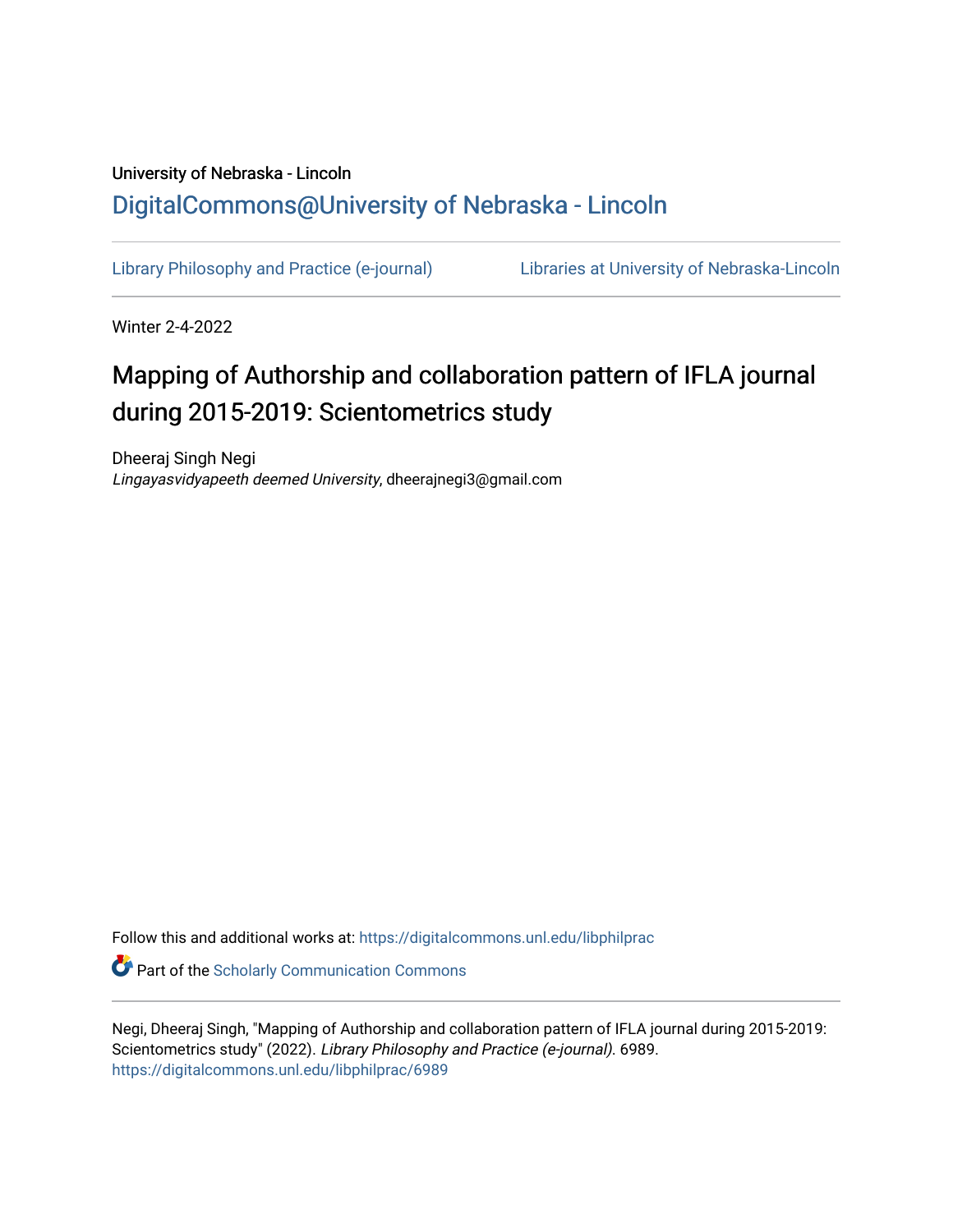## **Mapping of Authorship and collaboration pattern of IFLA journal during 2015-2019: Scientometrics study**

Mr. Dheeraj Singh Negi Assistant Librarian Lingayas Vidyapeeth Deemed University,Faridabad Email:- [dheerajnegi3@gmail.com](mailto:dheerajnegi3@gmail.com)

**Abstract:- "***The article is analysis on the Authorship and collaboration analysis of 20 issues of IFLA journal published during 2015 to 2019 five year Of the total 131 were retrieved from 20 issues of four volumes with an average of per year 26 publication from IFLA journal in the period 2015-2019. In this study year 2015 was highest contribution of article with 23%, The Degree Collaboration was year 2017 (0.73) year highest degree of collaboration during the periods 2015-2019 in five year . Year 2016 with (0.42) is lowest Degree of Collaboration. coefficient 2017 with (0.48) highest. and lowest collaboration coefficient in 2016 year with (0.23). MCC year 2017 highest MCC with 0.49 and 2016 with (0.24) followed by 2018 and 2019 with 0.39 second highest, year 2019 with 0.32. MCC, 15 articles were distributed by a single author in 2016, Year 2017(26) maximum number of Male author and 2015 with (44) Female author highest contribution in this during periods 2015- 2019.*

**Keyword: -** Bibliometrics; Scientometrics; Content Analysis; IFLA Journal ;; Authorship pattern; Modified collaborative co-efficient,

## **1. Introduction**

The term of bibilometrics given by Alan Pritchard in the and Eugene Garfield is considered as the father of scientometrics research. in 1961 He founded the institute for science information (ISI).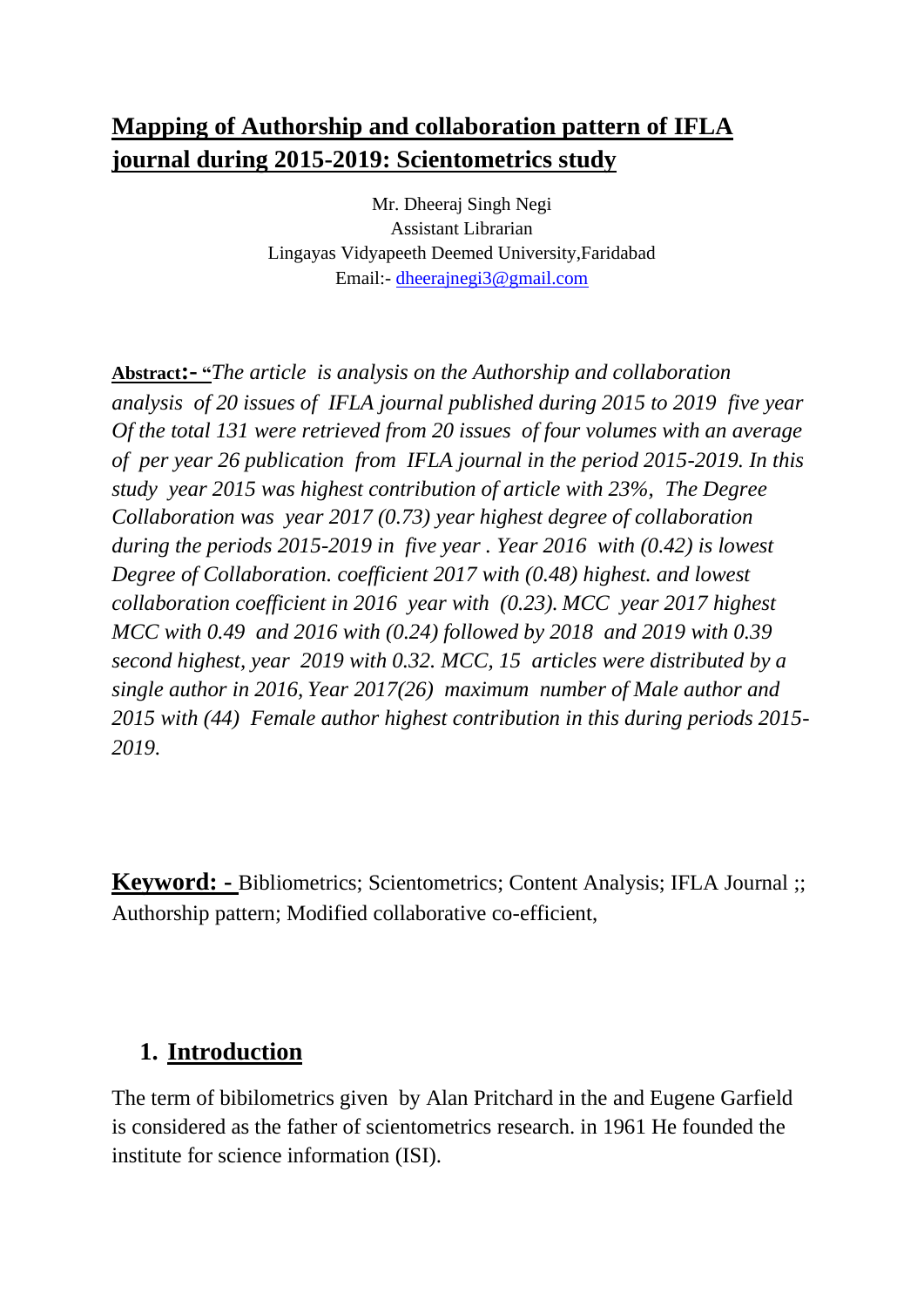IFLA (International Federation of Library Associations and Institutions) this journal is a international peer-reviewed journal . Journal is cover of lbrary and information science, economics , political and social issues related with information access in various fields . IFLA journal is an international journal publishing peer reviewed articles on library and information services and the social political and economic issues that impact access to information though libraries . The journal publishes research, case studies and essays that reflect the broad spectrum of the profession internationally.

Each issue of IFLA journal is made available open access upon publication on IFLA's website. Authors are also encouraged to make accepted version of their manuscripts available in their personal or institutional repositories.

## **Editorial Committee**

The IFLA (International Federation of Library Associations and Institutions) journal editorial committee is a committee appointed by and reporting to the professional committee, with the responsibility to manage the editorial direction of the IFLA journal in consultation with the editor and the professional committee and to monitor the quality of the journal.

## **2. Review of Literature**

Hussain (2011)17 analysis for the periods 2006-2010 explore the bibliometrics analysis of IFLA journal . The analysis that many research paper were more contributed by technical papers and highest of single author, double author etc.

Siwach (2013)16 analysis the IFLA Journal for the during periods 2008-2012 and explore the USA was the leading country in the Contributions and Its is analysis on self citation approach of authors.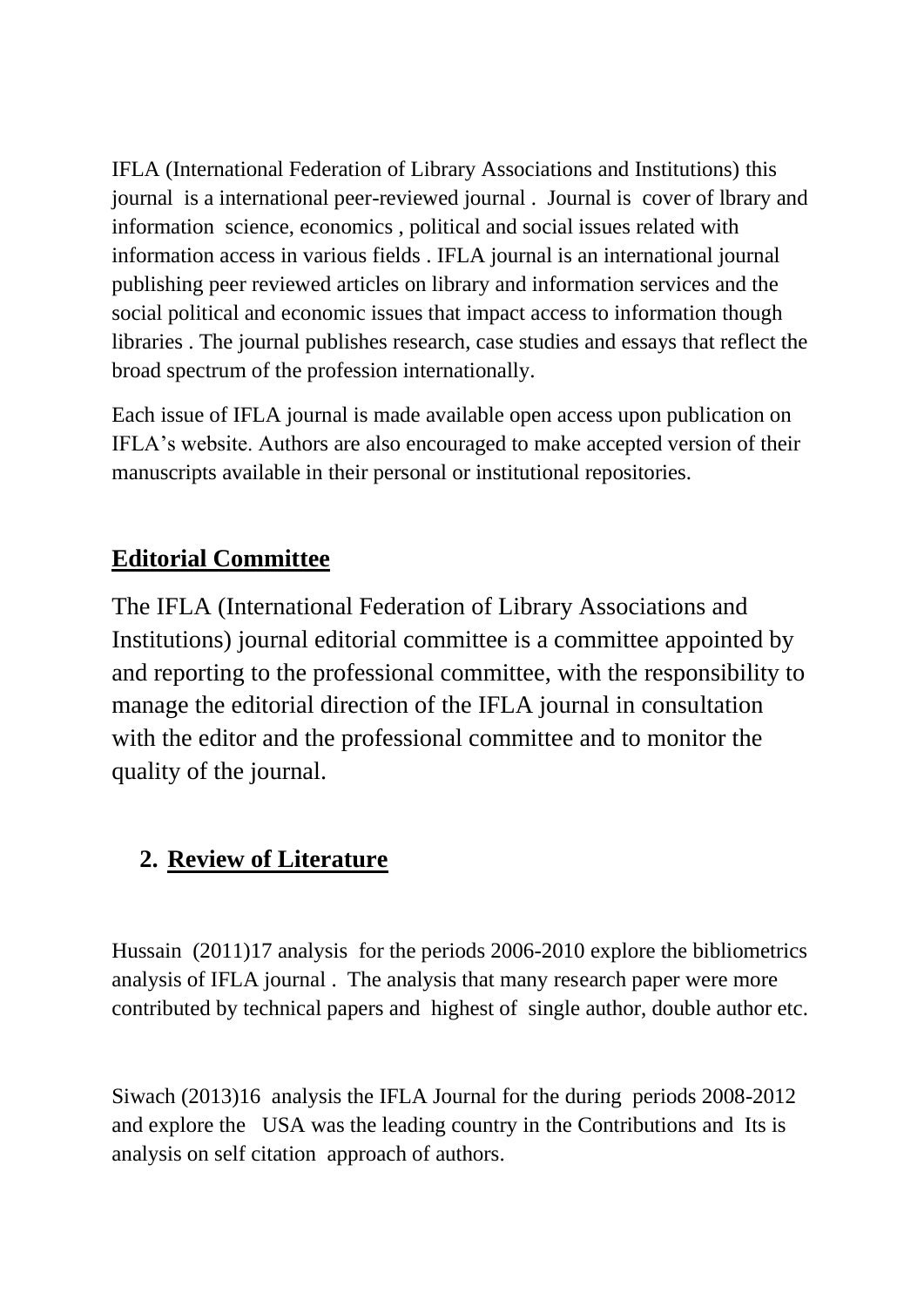Mondal & Jana (2018)5 examined Authorship and Collaboration patterns in the Indian library and information science journals. This study, authors considered the articles the published in Library and Information science journals during 2012-2017. It was found that two authored papers are in the lead position having 48% compared to others. But multi-authored papers received more citations. It observed that the highest collaboration arises in intra-institutional and inter-institutions inside state level and recommended that the library and information science departments are also considered inter departmental collaboration to bring out added excellence works for developing and advanced Research. Singh (2017)6 on a study authorship pattern and collaboration coefficient of Biotechnology research for sixteen years (2001-2016) in India using Scopus database, 18918 articles were considered for the study. He observed the mean author's article. He has used 5 scientometric tools to analyze the data and found that the collaboration coefficient was 0.63 for the study

period in India. Multi-authored papers were dominating over the single-author paper. Maximum co-operative works were done rather than an individual. The average activity index of India was found to be 91.78 during the study and the year 2016 with 180.3 activity index was the highest and lowest with 42.38 in 2001. Naheem and Shibu (2015)7 investigated a study on Authorship Patterns and Collaborative Research in the Journal of Knowledge and Communication Management from (2011-2014). In which an aggregate of 46 articles was distributed in the journal and the examination look at and tracked down that the most noteworthy 22 articles (47.83%) were distributed by single writers , the normal number of writers each article of the general commitment is 1.67 and normal profitability each creator is 0.60, and the normal level of creator coordinated effort is 0.52.

Deshmuk (2011)9 conducted a study on annals of library and information studies and analyzed a total 326 articles and received a total number of 4141 citations during the period 1997 to 2010. Out of this, 4141 citations,54.34% from journals, 17.47% from books, 12.25% from web resources, 6.79% from conference proceedings 5.97% from institute publication,1.49% from theses or dissertations, and so on, He also reported that the journal half-life period was 9.

## **3. Purpose of study: -**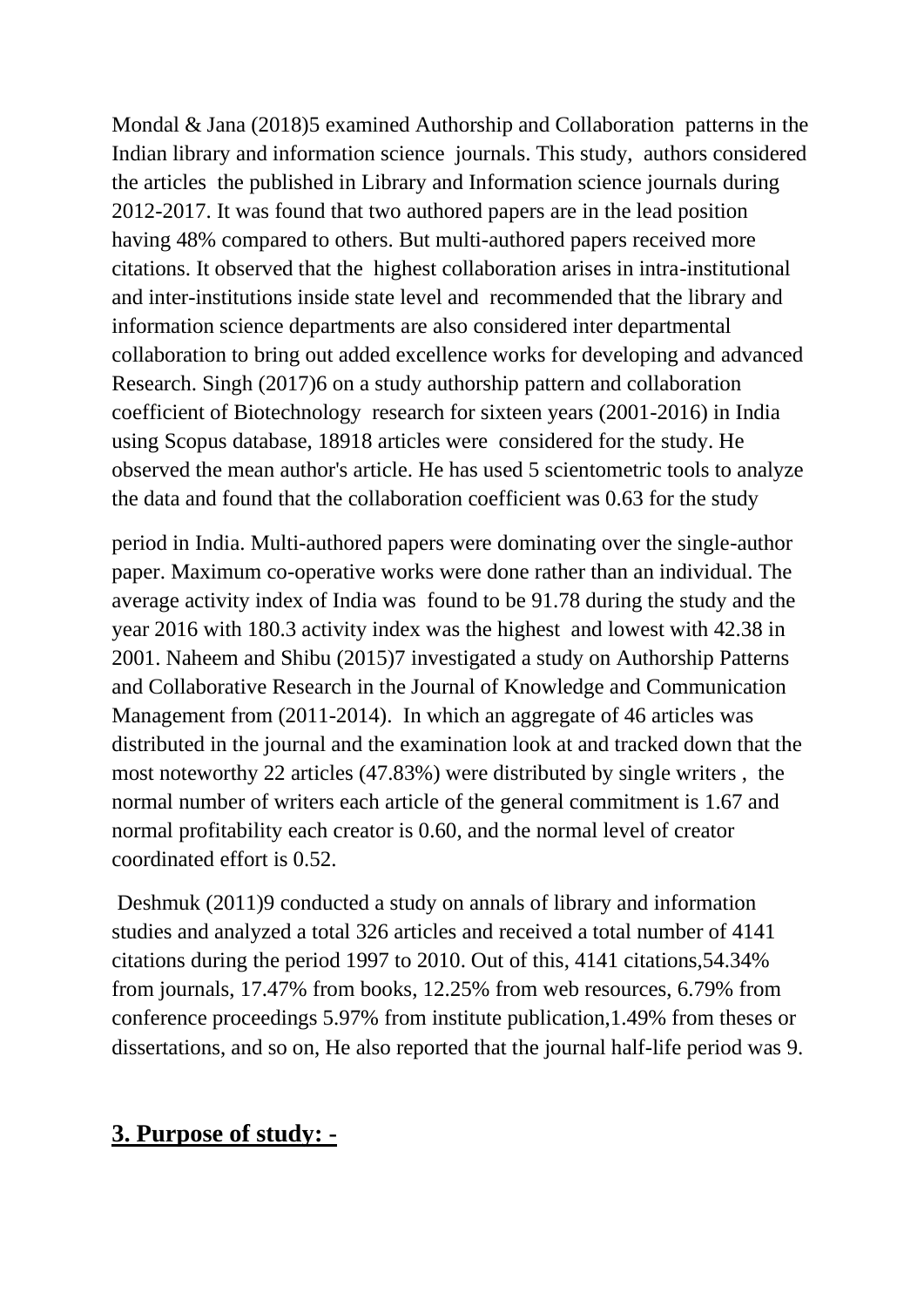The study has been carried out with the following Purpose-

1. To study the authorship pattern of IFLA Journal

2. Identify year wise Publication Distribution and authorship Pattern of IFLA journal

3. Analysis the collaboration pattern, collaborative coefficient, modified collaborative coefficient of IFLA journal

4.Expore the Gender wise Distribution

5. Distribution of Citations wise IFLA journal during the periods 2015-2019.

## **4. Methodology:-**

The journal IFLA. <https://www.ifla.org/ifla-journal/> To accumulate the date all the article within the timeframe were downloaded from main the website of source journal. The application data were arranged as per necessity for analysis. The data analysed by using the the MS office, MS Excel Software . The analysis data was scanned to analysis a different aspects relating to the Collaboration Index, Degree of Collaboration (DC), Collaboration Coefficient (CC) , Modified collaboration Coefficient (MCC), Gender wise and Reference wise etc.

## **5. Data Collection and Analysis:**

Formula used for analysis

a. **Degree of Collaboration (DC**):- Subramanyam was given the 1980 the DC, Degree of collaboration is a Measure to calculate the proportion of single and multi-author papers and to interpret it as a Degree According to Subramanyam,

 $DC=1-Nm/(Ns+Nm)$ 

Where,

 $Nm =$  the number of multi-authored papers

 $Ns =$  the number of single-author papers

DC varies from O all the papers have a single author to 1 when all the papers have more

than one author. It can be easily calculation and can also be easily interpreted.

### **b. Collaboration index (CI): Collaboration index CI is the simply index presently used to examine the** Below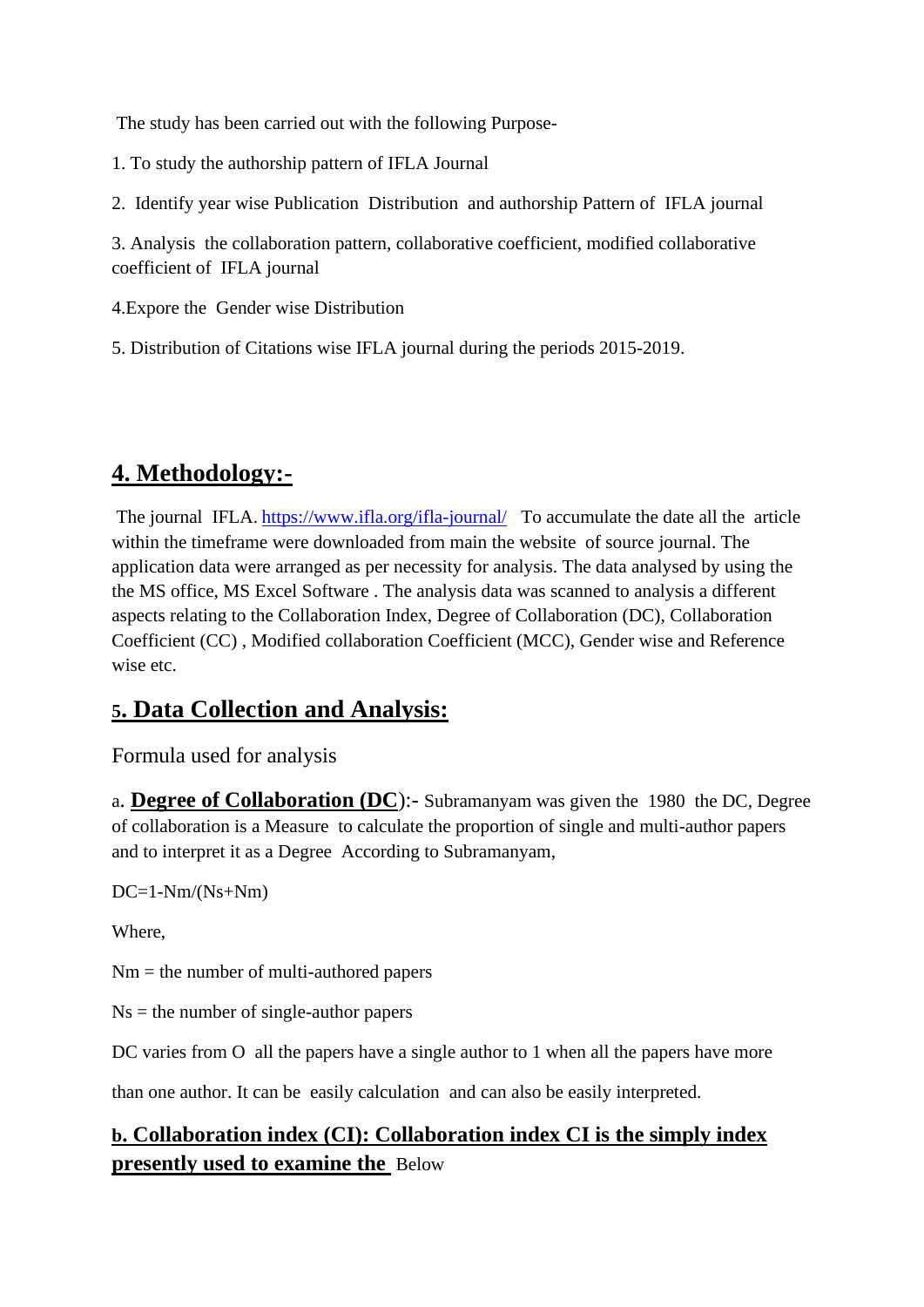given by =  $\sum$  jf jAj=1N Lawani12 in 1980. The Collaboration Index (CI) is the simplest index presently used

to explore the literature, which is to be interpreted as the mean number of authors per paper.

 $CI=\sum_{i=1}^{\infty}$  (j=1)^A Jfj

Where,

fjis the number of J authored papers published in the discipline during a certain period of time

N is the total number of research papers published in a discipline during a certain period of time

#### **c. Collaborative coefficient**

Ajiferuke13et. al. in 1988 given the formula for collaboration coefficient (CC) as

 $CC =1-\sum A/j=1(1/J) f j/N$ 

Fj =denotes the number of j authored research papers

N =denotes the total number of research papers published

k =is the greatest number of authors per paper

It is detected by Ajiferuke, that the value of CC will be zero when single-authored papers dominant. This implication shows that the higher the value of CC, means the higher the probability of multi-authored papers.

#### **d.) Modified Collaborative coefficient (MCC)**

Modified collaborative coefficient formula

 $MCC = (A/A-1)^* \{1-\sum (1j)=1N\}$ **n** 

### **Table 5.1 Year wise Publication**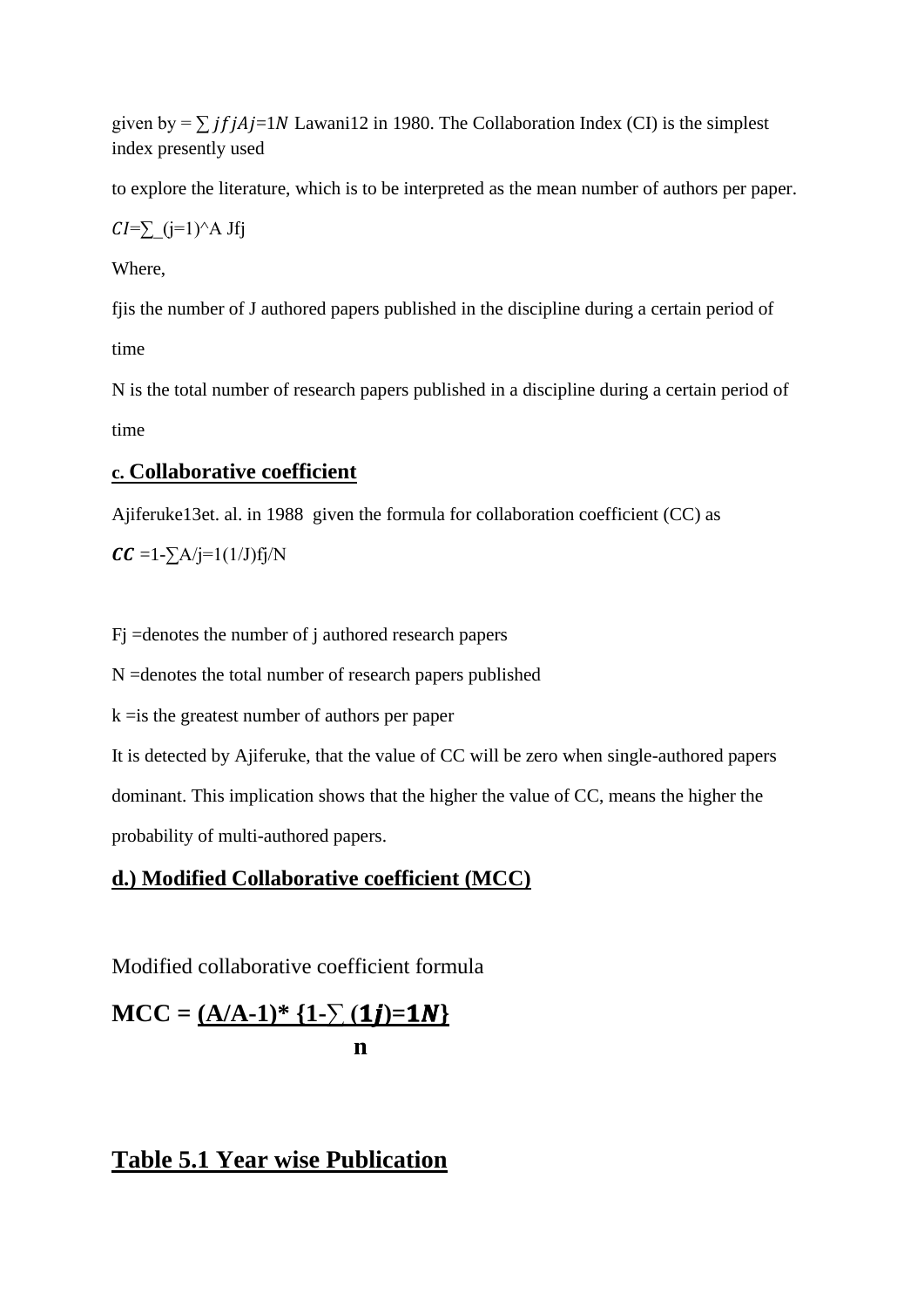| Year | No. of publications | Percentage |
|------|---------------------|------------|
| 2015 | 31                  | 23         |
| 2016 | 26                  | 20         |
| 2017 | 26                  | 20         |
| 2018 | 22                  |            |
| 2019 | 26                  | 20         |
|      | 131                 | 100        |

#### **Year wise publication of IFLA Journal**

Table 1 has been show that 2015 highest Number of Publication in this table 23 % and second highest 2016,2017,2019 with 26 Number of publication 20%. The lowest year of publication 2018 only 22 publication 17% in overall publication. During the periods 2015- 2019 five year 131 total publication.



## **Table 5.2 - Degree of collaboration**

Degree of Collaboration is an estimate of the comparative relation of multiple-authored papers to total no of published article below table has been analysed a Degree of

Collaboration.

| <b>Single</b><br>  Year | ' Multiple   Total |  | Degree of |
|-------------------------|--------------------|--|-----------|
|-------------------------|--------------------|--|-----------|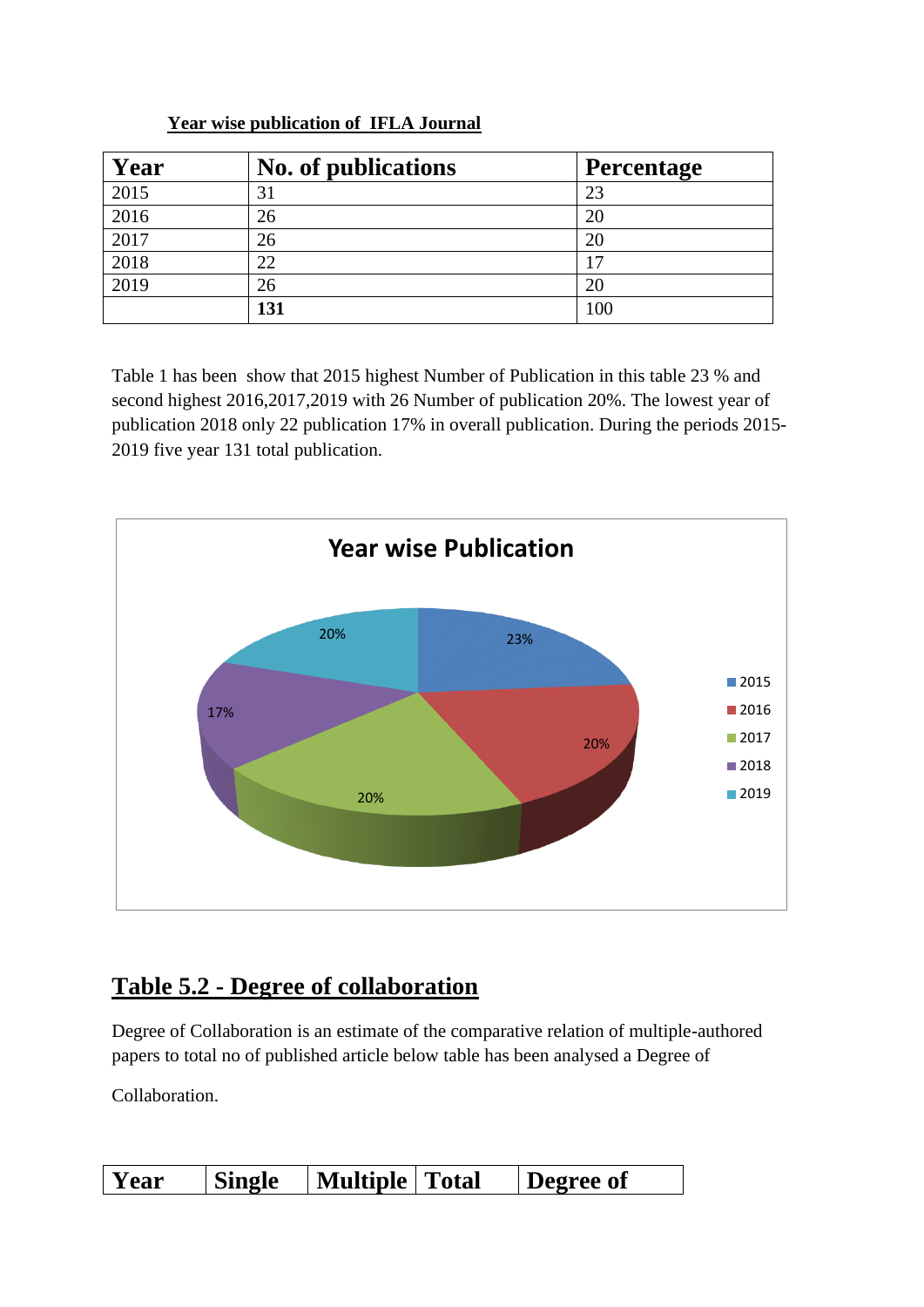|       | author            | <b>Author</b> |    | <b>Collaboration</b> |
|-------|-------------------|---------------|----|----------------------|
|       | $N_{\mathbf{S}})$ | <b>Nm</b> )   |    |                      |
| 2015  | 12                | 19            | 31 | 0.61                 |
| 2016  | 15                | $11^{\circ}$  | 26 | 0.42                 |
| 2017  |                   | 19            | 26 | 0.73                 |
| 2018  | 6                 | 16            | 22 | 0.72                 |
| 2019  | 13                | 13            | 26 | 0.50                 |
| Total | 53                | 78            |    | 2.98                 |

Above table is shown that 2017 (0.73) year highest degree of collaboration during the periods 2015-2019 five year . Year 2016 with (0.42) is lowest Degree of Collaboration during in this periods.

## **Table 3:- collaboration coefficient {CC}**

| Yea<br>r | One<br><b>Autho</b><br>r | Doubl<br>e<br><b>Autho</b><br>r | <b>Three</b><br><b>Autho</b><br>r | <b>Four</b><br><b>Autho</b><br>r | <b>Five</b><br>Auho<br>r | <b>Total</b><br><b>Publicatio</b><br>n | <b>Collaboratio</b><br>n Coefficient |
|----------|--------------------------|---------------------------------|-----------------------------------|----------------------------------|--------------------------|----------------------------------------|--------------------------------------|
| 2015     | 12                       | 12                              | 4                                 | 2                                |                          | 31                                     | 0.35                                 |
| 2016     | 15                       | 08                              | $\overline{2}$                    |                                  |                          | 26                                     | 0.23                                 |
| 2017     | 07                       | 06                              | 5                                 |                                  |                          | 26                                     | 0.48                                 |
| 2018     | 06                       | 14                              |                                   |                                  |                          | 22                                     | 0.38                                 |
| 2019     | 13                       | 04                              | 8                                 |                                  |                          | 26                                     | 0.31                                 |
|          | 53                       | 44                              | 20                                | 11                               | 3                        | 131                                    | 1.75                                 |

Above table has been shown that collaboration coefficient 2017 with (0.48) highest in the during periods 2016-2020. and minimum collaboration coefficient in 2016 year (0.23).

## **Table 4:- Modified collaboration coefficient (MCC)**

| Year | One<br><b>Author</b> | <b>Double</b> Three |   | Four | <b>Five</b> | <b>Total</b> | <b>Modified</b><br>Author   Author   Author   Publication   Collaboration<br>coefficient<br>(MCC) |
|------|----------------------|---------------------|---|------|-------------|--------------|---------------------------------------------------------------------------------------------------|
| 2015 | 12                   | 12                  | 4 |      |             | 31           | 0.36                                                                                              |
| 2016 | 15                   | 08                  | 2 |      |             | 26           | 0.24                                                                                              |
| 2017 | 07                   | 06                  |   |      |             | 26           | 0.49                                                                                              |
| 2018 | 06                   | 14                  |   |      |             | 22           | 0.39                                                                                              |
| 2019 | 13                   | 04                  | 8 |      |             | 26           | 0.32                                                                                              |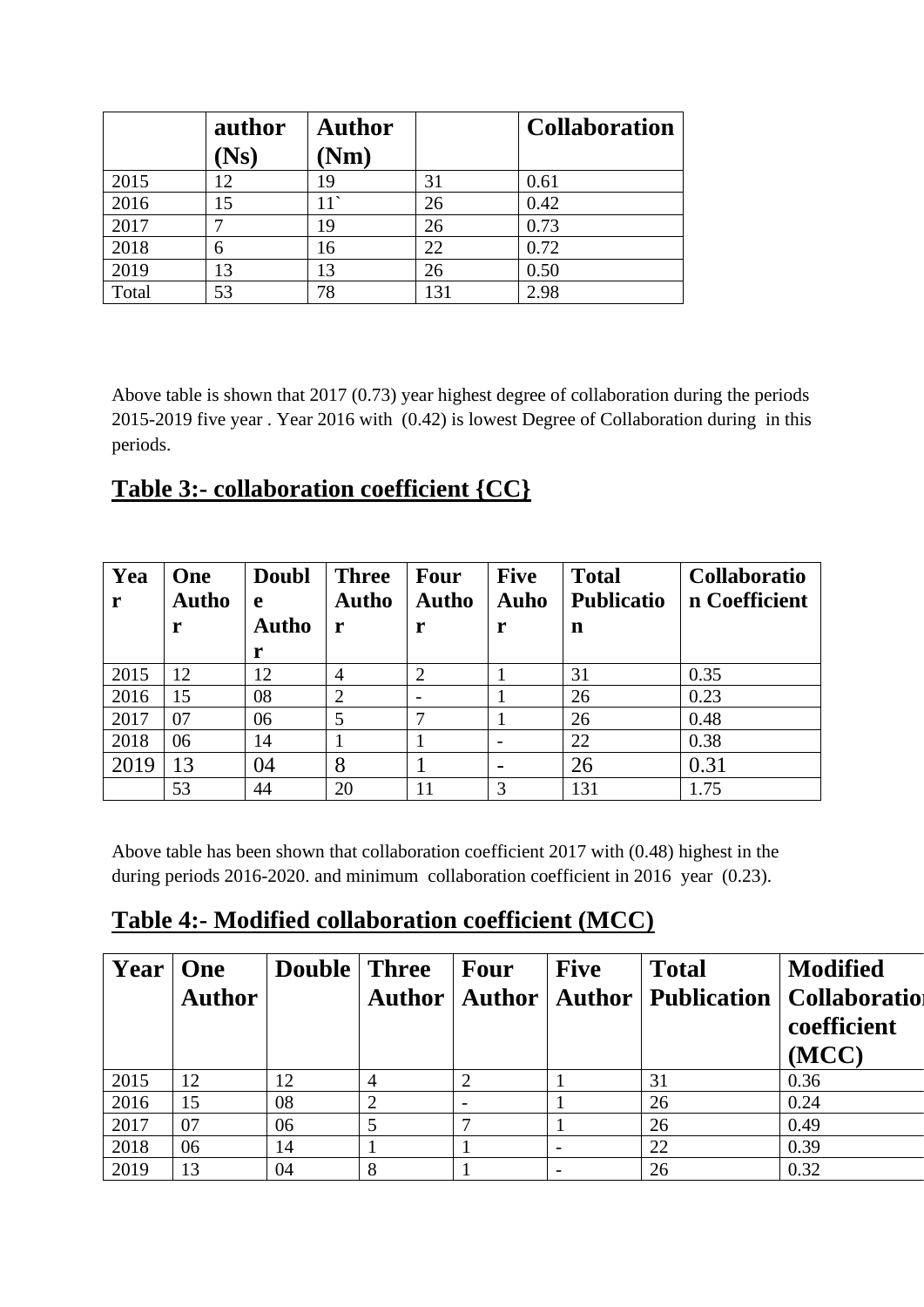|  | $\sim$ $\sim$ $\sim$ |  | ∠⊾ |  |  |  | יי |
|--|----------------------|--|----|--|--|--|----|
|--|----------------------|--|----|--|--|--|----|

Table 4 :- Modified collaboration coefficient MCC 2017 year highest MCC with 0.49 and The Lowest in this table 2016 with (0.24) followed by 2018 and 2019 with 0.39 second highest in this table , year 2019 with 0.32. MCC.

## **Table 5:- Authorship Pattern**

| Year | Single<br>Author | Double        | Three | Four | Five | Total       |
|------|------------------|---------------|-------|------|------|-------------|
|      |                  |               |       |      |      | Publication |
| 2015 | 12               |               |       |      |      | 31          |
| 2016 | 15               | 08            |       |      |      | 26          |
| 2017 | 07               | 06            |       |      |      | 26          |
| 2018 | 06               | $\mathbf{14}$ |       |      |      | 22          |
| 2019 | 13               | 04            |       |      |      | 26          |
|      |                  |               |       |      |      |             |

The authorship pattern of publication is shown in the table no 5. that the highest 15 articles were distributed by a single author in 2016, the 14 article were distributed by Double author in year 2018, year 2019 maximum number of Three author contribution with 8 article in this table. The 7 article were distributed by Four Author in 2017, 2015,2016,2017 were distributed five author in one time.

### **Table :-6 Gender wise Distribution**

| Year                | Male | Female | Total |
|---------------------|------|--------|-------|
| 2015                | 17   | 44     | 61    |
| 2016                | ۱7   | 25     | 42    |
| 2017                | 26   | 41     | 67    |
| $\frac{2018}{2019}$ | 14   | 27     | 41    |
|                     | 21   | 28     | 49    |
|                     | 95   | 165    | 260   |

Table 6 It is show that Year 2017 Total Number of author was maximum than to other year. Year 2017 maximum number of Male author and 2015 Female author ware maximum in this table. Year 2018 was lowest number of Male author contribution in article. The female author year 2016 was lowest contribution in IFLA journal during the periods in 2015 to 2019. Total Male authors were 95 and Total Female authors contribution in the during periods 2015-2019 ,165 total was 260 Authors contribution in IFLA Journal

#### **Table:- 7 Distribution of Citations**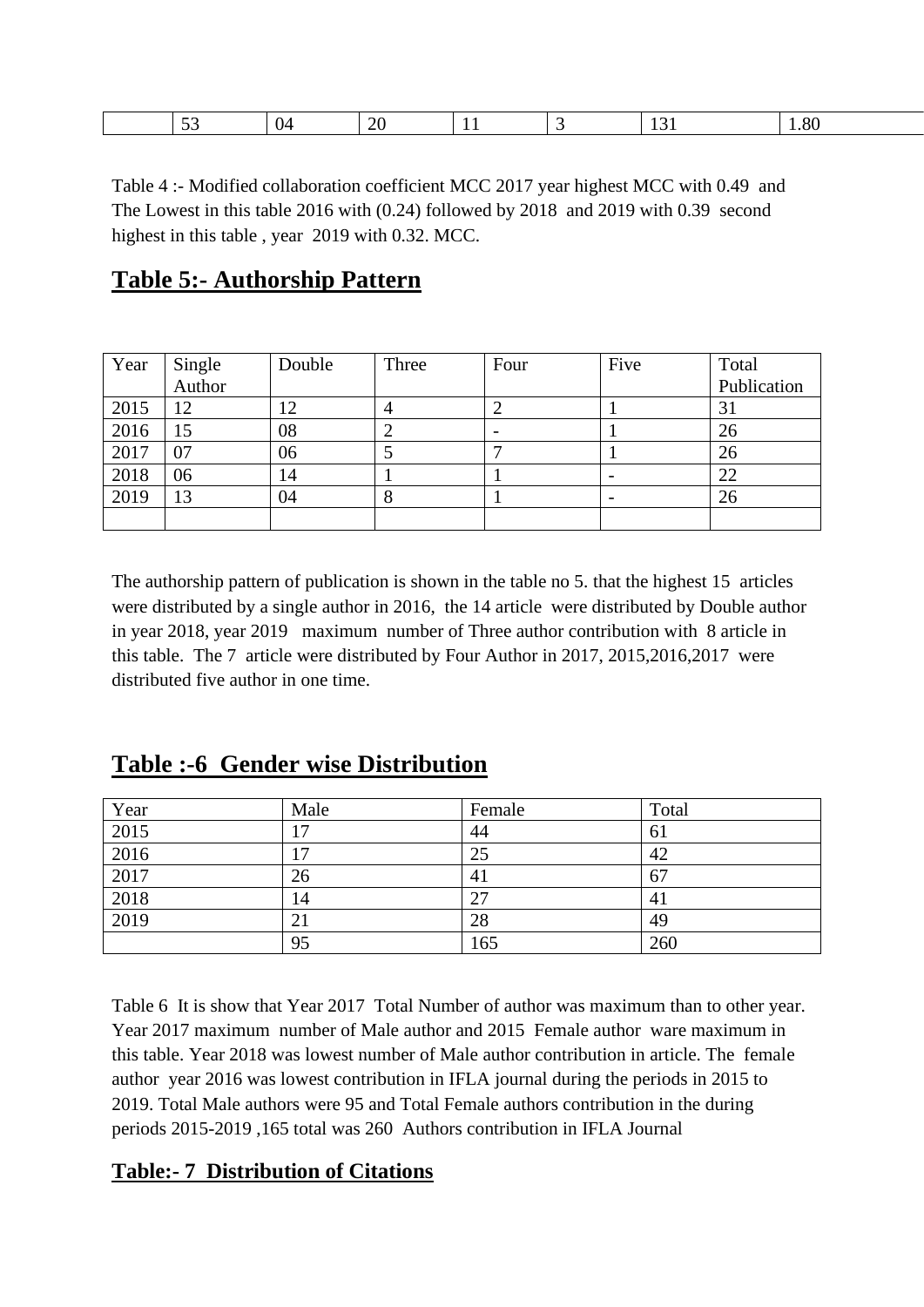| Year | Volume | Issues wise | $\overline{2}$ | 3   | $\overline{4}$ | Total            | Percentage |
|------|--------|-------------|----------------|-----|----------------|------------------|------------|
|      | Number |             |                |     |                | <b>Citations</b> |            |
| 2015 | 41     | 214         | 212            | 313 | 251            | 990              | 19%        |
| 2016 | 42     | 265         | 168            | 269 | 258            | 960              | 19%        |
| 2017 | 43     | 275         | 171            | 309 | 336            | 1091             | 21%        |
| 2018 | 44     | 223         | 219            | 249 | 278            | 969              | 19%        |
| 2019 | 45     | 232         | 302            | 291 | 271            | 1096             | 22%        |
|      |        |             |                |     |                |                  | 100%       |

Table-7 has been show that 2019 with 22 % highest citations. Year 2015,2016,2018 with 19 % citation in this table. Highest citations year 2019 with 1096 total citations with 22%. The lowest citations were citations 960 with 19%. During the periods 2015-2019.



## **Conclusion:-**

.IFLA journal published during 2015 to 2019 five year Of the total 131 were retrieved from 20 issues of four volumes with an average of per year 26 publication from IFLA Journal in the period 2015 to 2019. Year 2015 was highest contribution of article with 23%, 2017 (0.73) year highest degree of collaboration during the periods 2015-2019 five year . Year 2016 with (0.42) is lowest Degree of Collaboration. coefficient 2017 with (0.48) highest. and lowest collaboration coefficient in 2016 year with (0.23). MCC year 2017 highest MCC with 0.49 and 2016 with (0.24) followed by 2018 and 2019 with 0.39 second highest, year 2019 with 0.32. MCC, the 15 articles were distributed by a single author in 2016, Year 2017(26) maximum number of Male author and 2015 with (44) Female author highest contribution in this during periods 2015-2019. 2019 with 22 % highest citations. Year 2015,2016,2018 with 19 % citation in this table. Highest citations year 2019 with 1096 total citations with 22%. The lowest citations were citations 960 with 19%.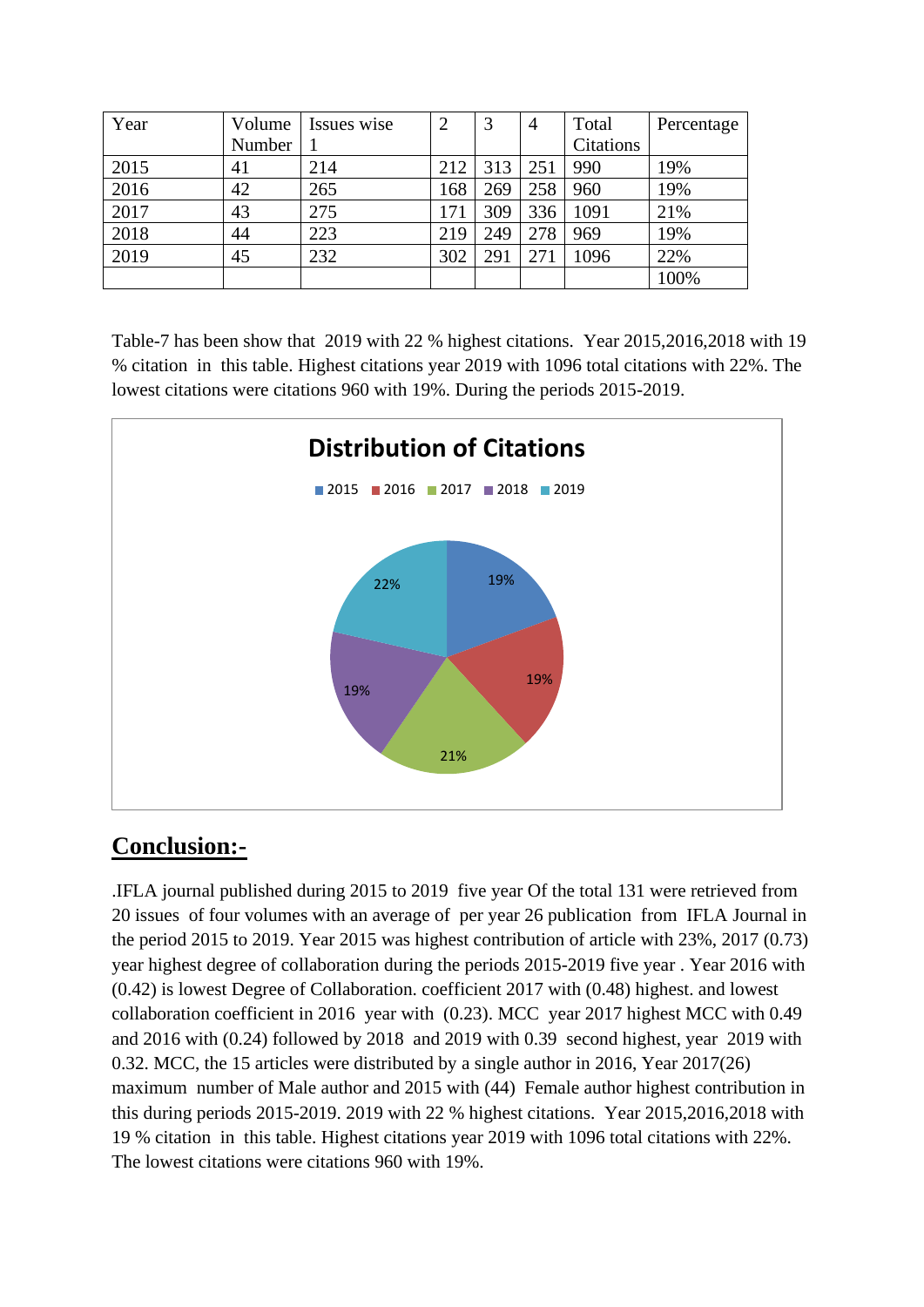### **Reference :-**

1. Pitchard, A. (1969). Statistical bibliography or bibliometrics. Journal of Documentation, 24, 348-349.

2. Tague-Sutcliffe, J. M. (1992). An introduction to informetrics, Information Processing and Management, 28:1-3.

3. Hood, W. W. and Wilson, C. S. (2001). The literature of bibliometrics, scientometrics, and informetrics, Scientometrics, 52(2) 291-314.

4. Das, Saumen Mr and Verma, Manoj Kumar Dr., "Authorship and Collaboration Pattern of Annals of Library and Information Studies Journal during 2009-2018: Scientometrics Mapping" (2021). Library Philosophy and Practice (e-journal). 5605

5. Mondal, D. and Jana, S. (2018). Collaborative authorship trend in leading Indian LIS journals. DESIDOC Journal of Library & Information Technology, 38(5), 320-325

6. Singh, M. K. (2017). Authorship pattern and collaboration coefficient of India in biotechnology research during 2001-2016: based on Scopus database. Library Philosophy and Practice (e-journal). 1549.

7. Naheem, K. and Shibu, K. M. (2015). Authorship Patterns and Collaborative Research in the 'Journal of Knowledge and Communication', 2011-2014. Journal of Knowledge & Communication Management, 5(2), 203-211.

8. Jeyasekar J. and Saravanan, P. (2014). A Scientometric portrait of the Journal Digital Investigation. Journal of Advances in Library and Information Science, 3(2), 155-162.

9. Deshmukh, P. P. (2011). Citations in Annals of Library and Information Studies during 1997 to 2010: A study. Annals of Library and Information Studies, 58(4), 355-361.

10. Subramanyam, K. (1983). Bibliometric studies of research collaboration: A review, Journal of Information Science, 6(1), 33‑38.

11. Ajiferuke I, Burell Q and Tague J. (1988). Collaborative coefficient: A single measure of the collaboration in research, Scientometrics, 14 , 421-433.

12. Savanur K. and Srikanth R. (2010). Modified Collaborative Coefficient: a new measure for quantifying the degree of research collaboration, Scientometrics, 84 (2) 365-371.